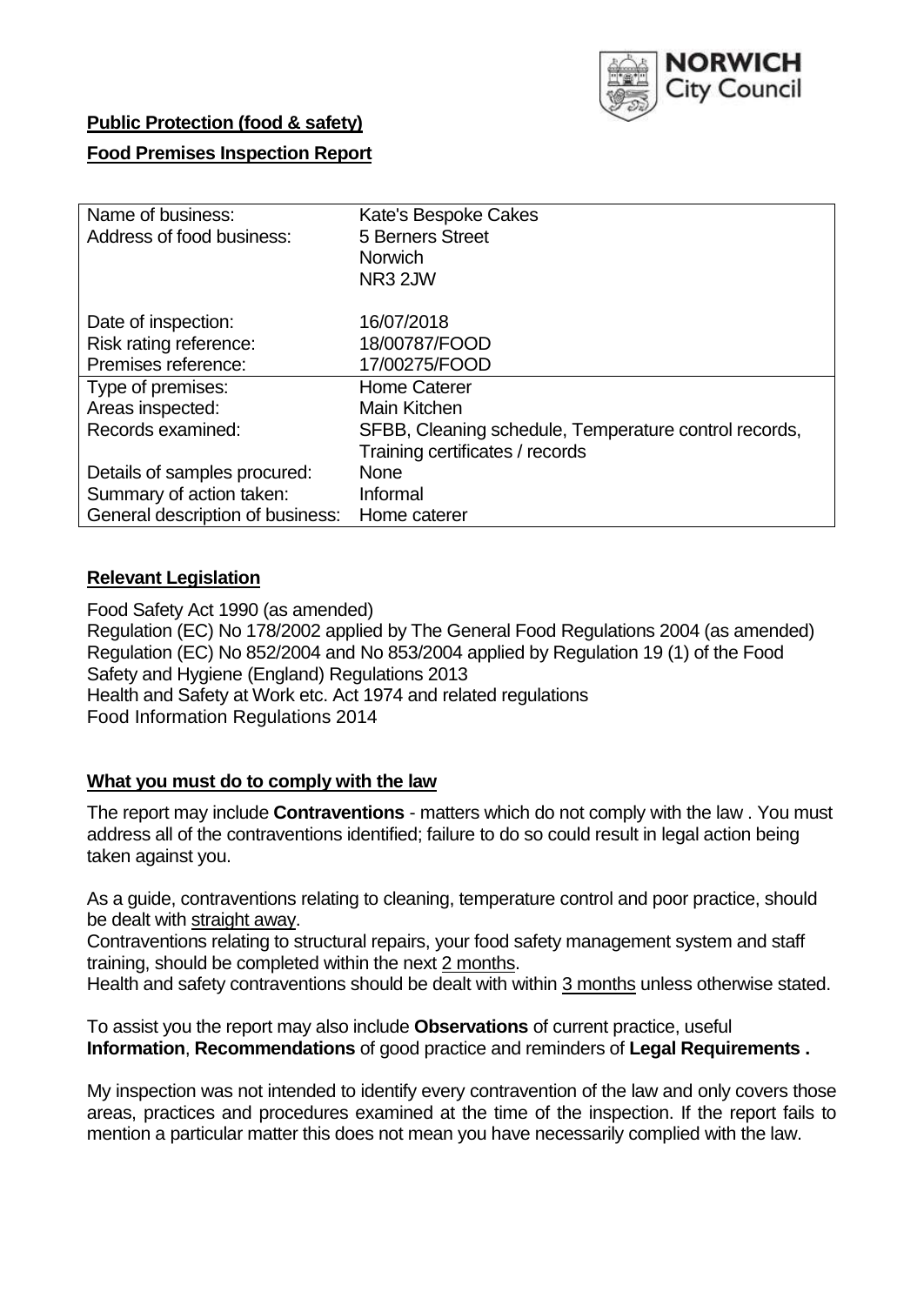# **FOOD SAFETY**

### **How we calculate your Food Hygiene Rating:**

The food safety section has been divided into the three areas which you are scored against for the hygiene rating: 1. food hygiene and safety procedures, 2. structural requirements and 3. confidence in management/control procedures. Each section begins with a summary of what was observed and the score you have been given. Details of how these scores combine to produce your overall food hygiene rating are shown in the table.

| <b>Compliance Area</b>                     |          |    |           | <b>You Score</b> |                |    |           |    |          |  |  |
|--------------------------------------------|----------|----|-----------|------------------|----------------|----|-----------|----|----------|--|--|
| Food Hygiene and Safety                    |          |    |           | $\Omega$         | 5              | 10 | 15        | 20 | 25       |  |  |
| <b>Structure and Cleaning</b>              |          |    | $\Omega$  | 5                | 10             | 15 | 20        | 25 |          |  |  |
| Confidence in management & control systems |          |    | $\bf{0}$  | 5                | 10             | 15 | 20        | 30 |          |  |  |
|                                            |          |    |           |                  |                |    |           |    |          |  |  |
| <b>Your Total score</b>                    | $0 - 15$ | 20 | $25 - 30$ |                  | $35 - 40$      |    | $45 - 50$ |    | > 50     |  |  |
| <b>Your Worst score</b>                    | 5        | 10 | 10        |                  | 15             |    | 20        |    |          |  |  |
|                                            |          |    |           |                  |                |    |           |    |          |  |  |
| <b>Your Rating is</b>                      | 5        | 4  |           | 3                | $\overline{2}$ |    |           |    | $\Omega$ |  |  |

Your Food Hygiene Rating is 5 - a very good standard



# **1. Food Hygiene and Safety**

Food hygiene standards are high. You demonstrated a very good standard of compliance with legal requirements. You have safe food handling practices and procedures and all the necessary control measures to prevent cross-contamination are in place. Some minor contraventions require your attention. **(Score 5)**

## Contamination risks

**Contravention** The following exposed food to the general risk of cross-contamination with bacteria or allergens or its physical contamination with dirt or foreign objects:

• raw foods i.e eggs were being stored above ready-to-eat foods i.e cream in the fridge

**Legal Requirement** At all stages of production, processing and distribution, food must be protected from any contamination likely to render it unfit for human consumption, injurious to health or contaminated in such a way that it would be unreasonable to expect it to be consumed in that state.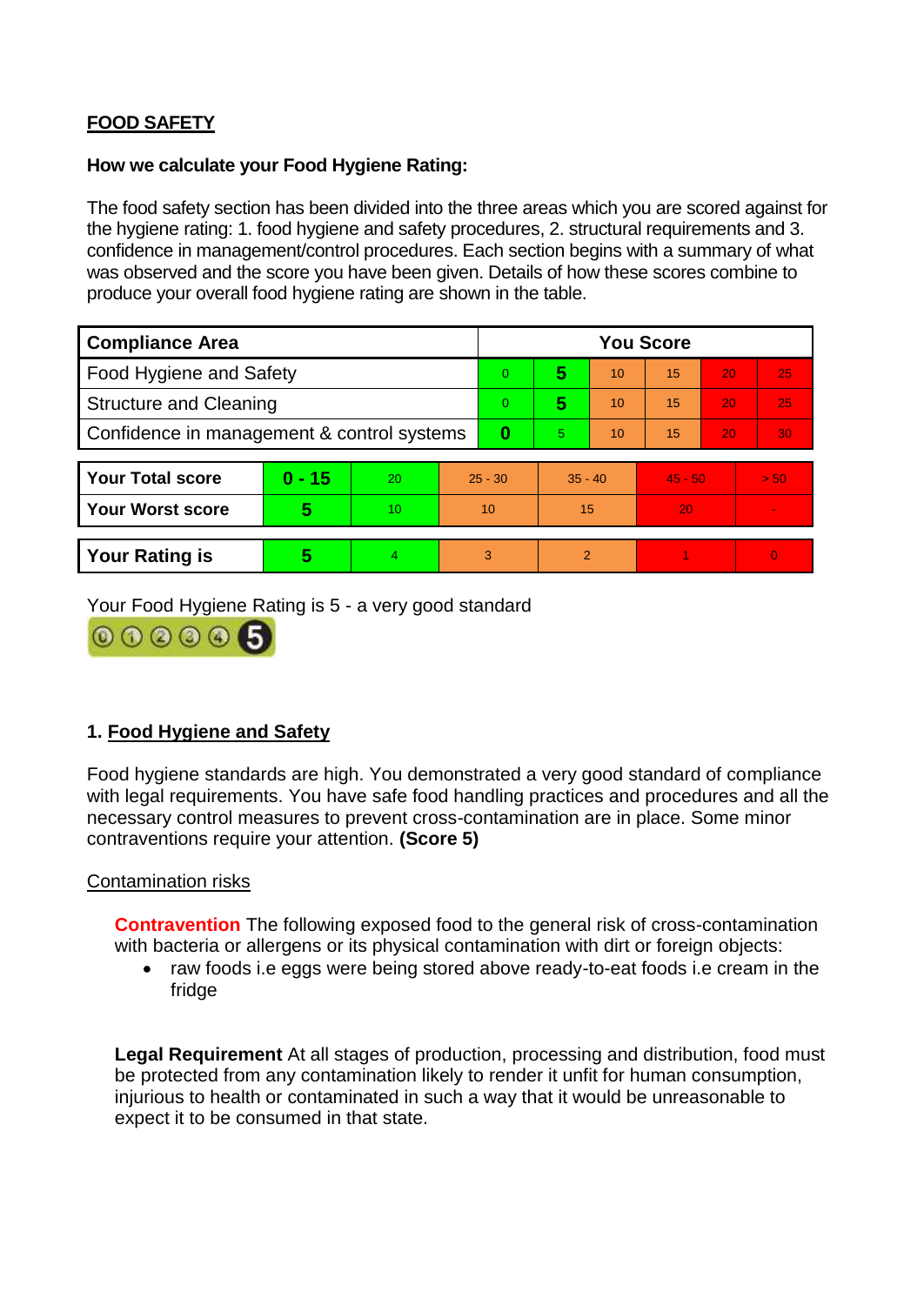#### Hand-washing

**Observation** Hand washing was managed well and wash-hand basins were well stocked with hand cleaning material.

#### Personal Hygiene

**Observation** I was pleased to see that standards of personal hygiene were high.

## **2. Structure and Cleaning**

The structure facilities and standard of cleaning and maintenance are all of a good standard and only minor repairs and/or improvements are required. Pest control and waste disposal provisions are adequate. The minor contraventions require your attention. **(Score 5)**

**Observation** The kitchen had been well maintained and the standard of cleaning was exceptionally high.

## **Maintenance**

**Observation** I was pleased to see the kitchen had recently been refurbished.

## Facilities and Structural provision

**Observation** I was pleased to see the premises had been well maintained and that adequate facilities had been provided.

## **3. Confidence in Management**

A food safety management system is in place and you comply fully with the law. Hazards to food are understood properly controlled managed and reviewed. Your records are appropriate and being maintained. All your staff are suitably supervised and trained. You have a very good track record. **(Score 0)**

Food Hazard Identification and Control